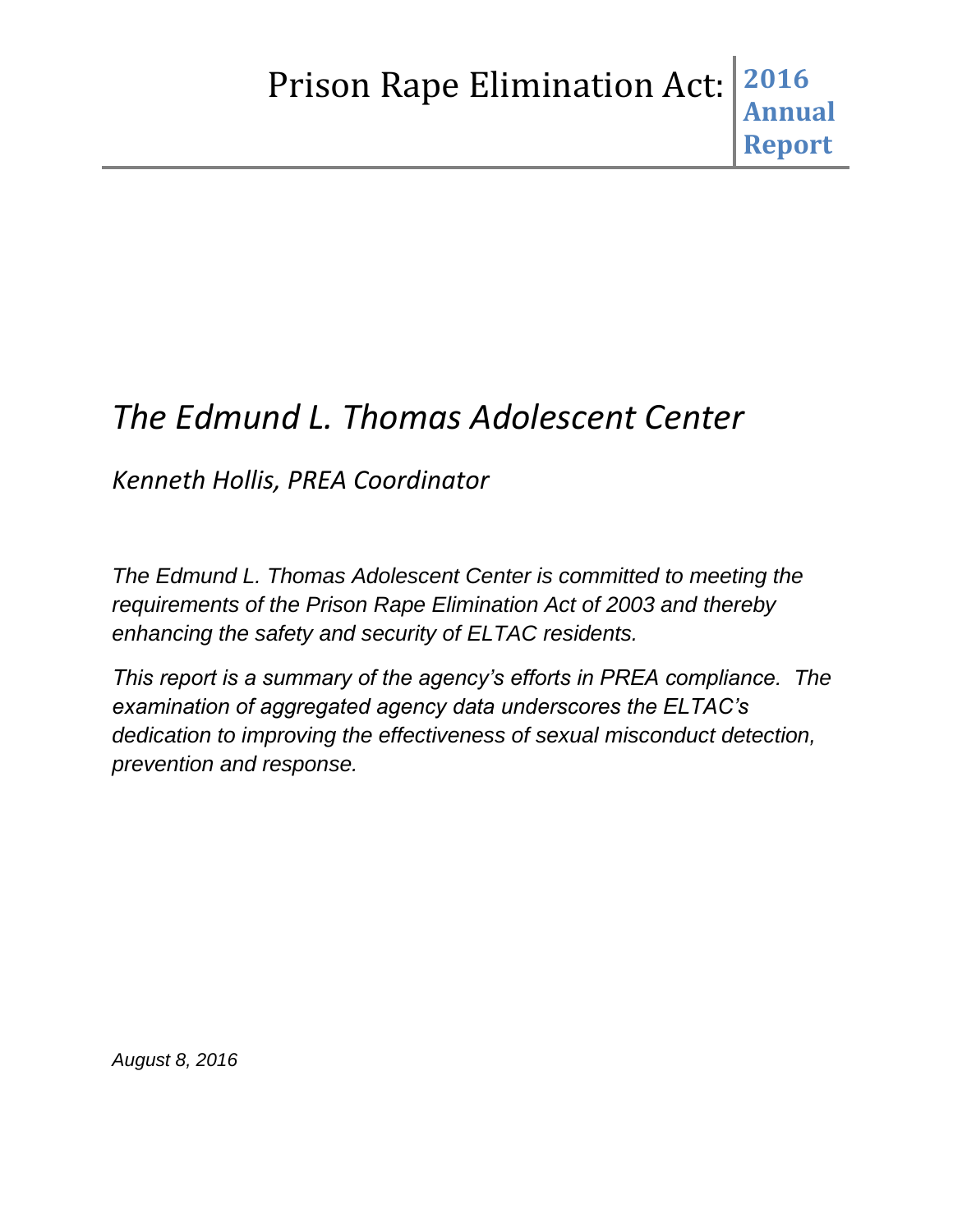# **Purpose**

The Prison Rape Elimination Act (PREA) requires that, as a juvenile detention facility, we collect accurate, uniform data for every allegation of sexual misconduct using a standardized instrument and set of definitions. This information must be aggregated annually, reviewed by the Superintendent of the Edmund L. Thomas Adolescent Center (ELTAC), and made available to the public through our website.

This document serves as an annual review to assess and improve the effectiveness of sexual misconduct prevention, detection and response; also, policies, practices and training in the Edmund L. Thomas Adolescent Center (ELTAC), pursuant to §115.387 and §115.388 of the national PREA standards. Therein, the Center is required to:

- 1. Review and aggregate incident-based sexual misconduct data annually to improve the effectiveness of sexual abuse prevention, detection and response as well as policies, practices, and training to include:
	- a. Identifying problem areas;
	- b. Taking corrective action on an ongoing basis; and
	- c. Preparing an annual report of its findings
- 2. Compare the current year's data and corrective actions with those from prior years and provide an assessment of the agency's progress in addressing sexual misconduct.
- 3. Publish an annual report on the ELTAC website of its findings and corrective actions for the agency as a whole.

# **Aggregated Data**

ELTAC collects data from referrals for investigation of sexual abuse and sexual harassment, resident-on-resident sexual abuse and staff-on-resident sexual abuse and sexual harassment. The data in this section contains aggregated data from April 15, 2015, to April 16, 2016.

All allegations are entered and tracked through a secure database. The following graph depicts a breakdown of April 2015 – April 2016 sexual abuse and sexual harassment data from ELTAC; included are all allegations of staff-on-resident sexual abuse and sexual harassment, and all allegations of resident-on-resident sexual abuse.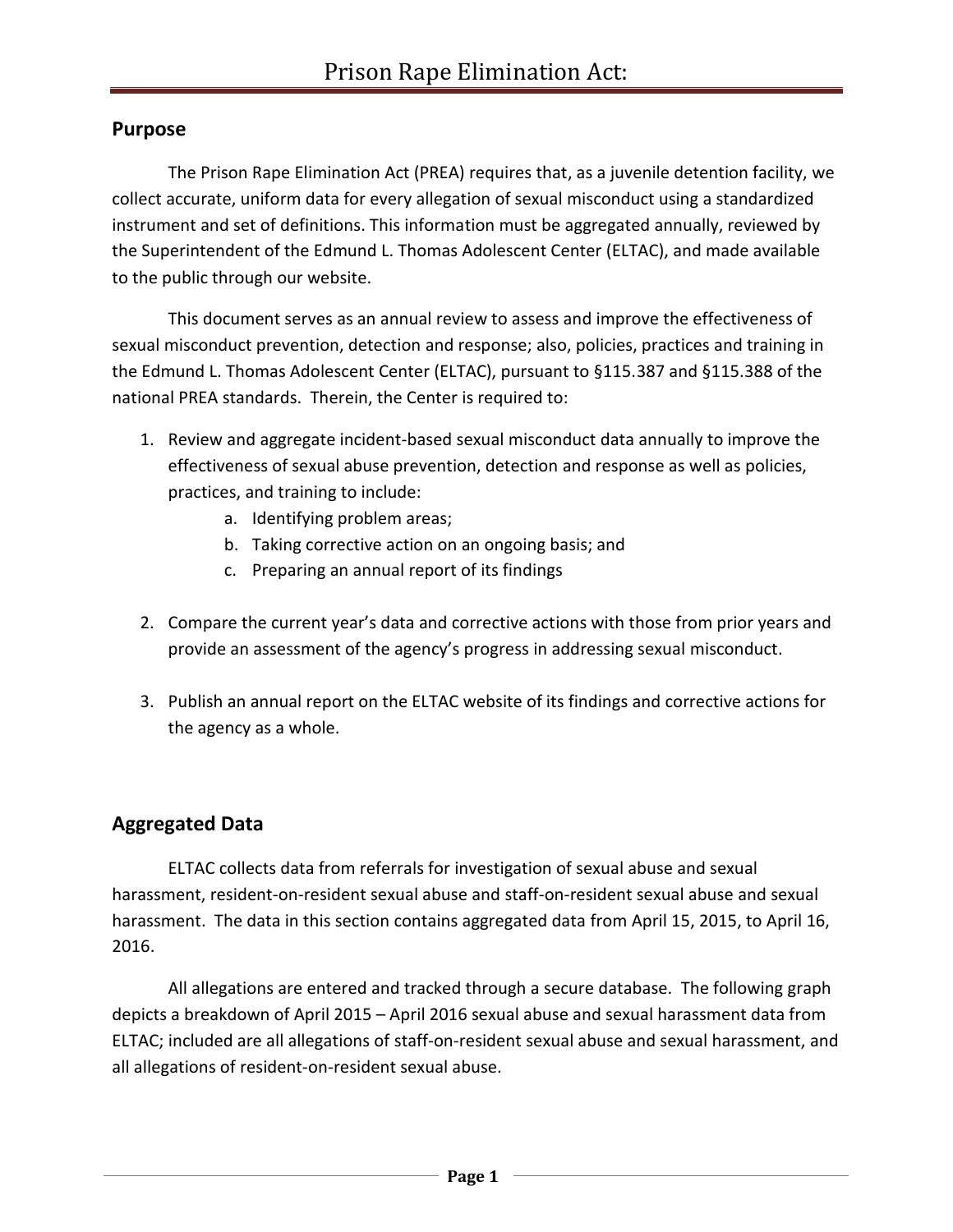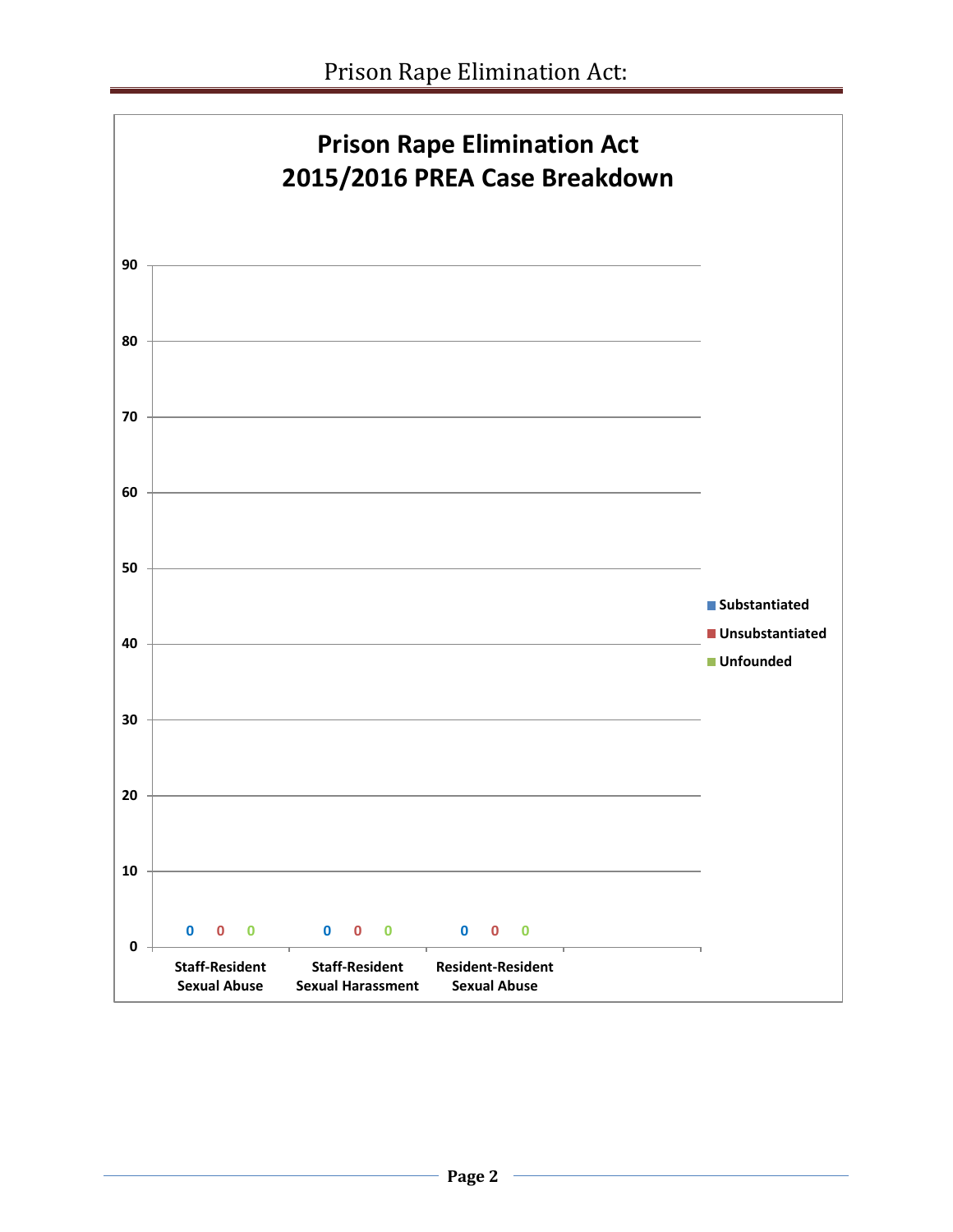#### **FINDINGS**

We had zero allegations of sexual abuse or harassment between staff-resident and zero allegations of sexual abuse between resident-resident for the aforementioned reporting dates. We at ELTAC have had a long history and reputation for a standing Zero Tolerance policy for sexual abuse and sexual harassment. Our staff is trained extensively in child abuse and neglect reporting, maintaining appropriate relationships, behavior management, ethical issues and more to ensure this standard is continuously met.

It is worth noting, as cited in the "Department of Justice National Standards to Prevent, Detect, and Respond to Prison Rape Executive Summary":

"*An increase in incidents reported to facility administrators might reflect increased abuse, or it might just reflect inmates' increased willingness to report abuse, due to the facility's success at assuring inmates that reporting will yield positive outcomes and not result in retaliation. Likewise, an increase in substantiated incidents could mean either that a facility is failing to protect inmates, or else simply that it has improved its effectiveness at investigating allegations. For these reasons, the standards generally aim to inculcate policies and procedures that will reduce and ameliorate bad outcomes, recognizing that one possible consequence of improved performance is that evidence of more incidents will come to light."*

#### **Problem Areas**

Upon aggregating the data of April 2015 – April 2016, no disproportionate breakdown of reports at ELTAC was noted.

Consequently, a focus on general program safety and effectively implementing PREA culture successfully yielded a more positive approach to ELTAC PREA enhancement efforts throughout the year.

## **PREA Implementation Action Plans**

Through the accreditation process, it was determined that Edmund L. Thomas Adolescent Center was PREA-compliant as of April 2015. The ELTAC continues to implement best practices and the requirements of the PREA standards to address allegations of sexual abuse and sexual harassment of residents. Leadership of the ELTAC is dedicated to ongoing monitoring and corrective action to maintain full PREA compliance and most importantly to maximize and maintain the safety of our residents. Creating culture change is a long and arduous process. As an agency, the ELTAC is steadily and continually making progress toward systemic change that fully integrates the intent of the PREA standards and the highest level of safety.